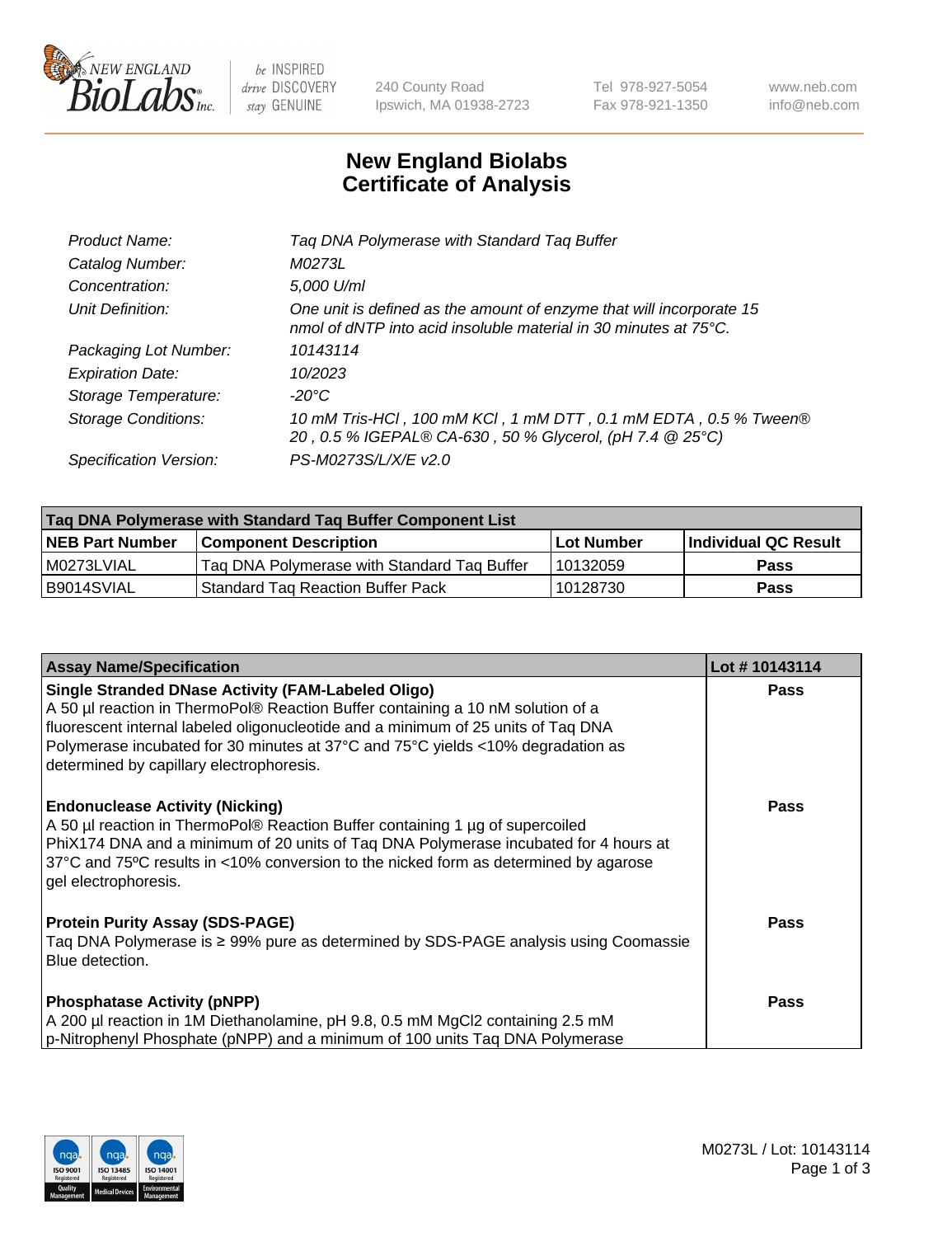

be INSPIRED drive DISCOVERY stay GENUINE

240 County Road Ipswich, MA 01938-2723 Tel 978-927-5054 Fax 978-921-1350

www.neb.com info@neb.com

| <b>Assay Name/Specification</b>                                                                                                                                                                                                                                                                                                                                                                               | Lot #10143114 |
|---------------------------------------------------------------------------------------------------------------------------------------------------------------------------------------------------------------------------------------------------------------------------------------------------------------------------------------------------------------------------------------------------------------|---------------|
| incubated for 4 hours at 37°C yields <0.0001 unit of alkaline phosphatase activity<br>as determined by spectrophotometric analysis.                                                                                                                                                                                                                                                                           |               |
| qPCR DNA Contamination (E. coli Genomic)<br>A minimum of 5 units of Taq DNA Polymerase is screened for the presence of E. coli<br>genomic DNA using SYBR® Green qPCR with primers specific for the E. coli 16S rRNA<br>locus. Results are quantified using a standard curve generated from purified E. coli<br>genomic DNA. The measured level of E. coli genomic DNA contamination is ≤ 1 E. coli<br>genome. | <b>Pass</b>   |
| <b>Non-Specific DNase Activity (16 Hour)</b><br>A 50 µl reaction in NEBuffer 2 containing 1 µg of T3 or T7 DNA in addition to a<br>reaction containing Lambda-HindIII DNA and a minimum of 5 units of Taq DNA<br>Polymerase incubated for 16 hours at 37°C results in a DNA pattern free of<br>detectable nuclease degradation as determined by agarose gel electrophoresis.                                  | <b>Pass</b>   |
| <b>RNase Activity (Extended Digestion)</b><br>A 10 µl reaction in NEBuffer 4 containing 40 ng of a 300 base single-stranded RNA<br>and a minimum of 1 µl of Taq DNA Polymerase is incubated at 37°C. After incubation<br>for 16 hours, >90% of the substrate RNA remains intact as determined by gel<br>electrophoresis using fluorescent detection.                                                          | <b>Pass</b>   |
| PCR Amplification (5.0 kb Lambda DNA)<br>A 50 µl reaction in Standard Taq Reaction Buffer in the presence of 200 µM dNTPs and<br>0.2 µM primers containing 5 ng Lambda DNA with 1.25 units of Taq DNA Polymerase for<br>25 cycles of PCR amplification results in the expected 5.0 kb product.                                                                                                                | <b>Pass</b>   |

This product has been tested and shown to be in compliance with all specifications.

One or more products referenced in this document may be covered by a 3rd-party trademark. Please visit <www.neb.com/trademarks>for additional information.